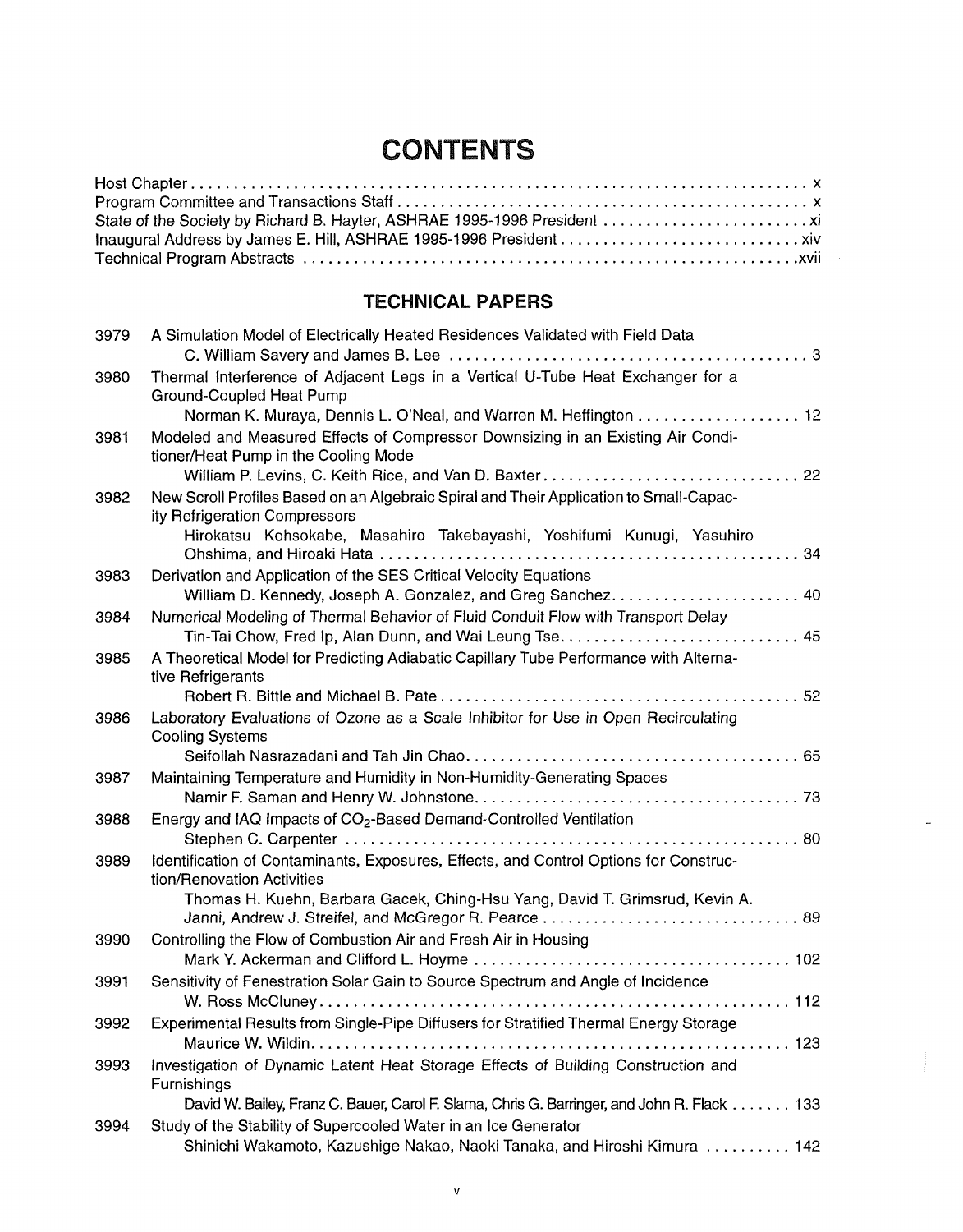| 3995 | Loss Coefficient Measurements in Divided-Flow Flat Oval Fittings                                                                                        |
|------|---------------------------------------------------------------------------------------------------------------------------------------------------------|
|      | Brad Townsend, Fariborz Khodabakhsh, and Stephen Idem  151                                                                                              |
| 3996 | Loss Coefficient Measurements for Flat Oval Elbows and Transitions<br>Brad Townsend, Fariborz Khodabakhsh, and Stephen Idem  159                        |
| 3997 | Optimal Control of Duct Pressure in HVAC Systems<br>Hanchu Li, Chidambar Ganesh, and David R. Munoz  170                                                |
| 3998 | Study of Freezing-Point Depression of Selected Food Extracts                                                                                            |
|      | Fumihiko Tanaka, Satoshi Murata, Kazuhiro Habara, and K.S.P. Amaratunga 175                                                                             |
| 3999 | Lubricant Return Comparison of Naphthenic and Polyol Ester Oils in R-134a Household<br><b>Refrigeration Applications</b>                                |
|      | José L. Reyes-Gavilán, G. Thomas Flak, and Todd R. Tritcak 180                                                                                          |
| 4000 | Ventilation and Environmental Quality in Laboratory Animal Facilities<br>Ronaldo G. Maghirang, Gerald L. Riskowski, and Leslie L. Christianson 186      |
| 4001 | Development of Ventilation Rates and Design Information for Laboratory Animal Facil-<br>ities: Part 2-Laboratory Tests                                  |
|      |                                                                                                                                                         |
| 4002 | Survey of Design Considerations for Ventilating and Air-Conditioning Systems in Hong<br>Kong                                                            |
|      |                                                                                                                                                         |
| 4003 | Energy Performance of Evacuated Glazings in Residential Buildings<br>Robert Sullivan, Fredric A. Beck, Dariush K. Arasteh, and Stephen E. Selkowitz 220 |
| 4004 | Energy Study in an Educational Institute                                                                                                                |
| 4005 | Scale Modeling of the Pressure Drop in a Stairshaft                                                                                                     |
| 4006 | Simplified Relationships for the Enhancement and Compressibility Factors of Moist Air                                                                   |
| 4007 | Cost-Efficiency Analysis in Support of the Energy Conservation Standards for Refrig-                                                                    |
|      | erator/Freezers                                                                                                                                         |
|      |                                                                                                                                                         |
| 4008 | Spray Evaporation Heat Transfer Performance of R-123 in Tube Bundles<br>Shane A. Moeykens, John E. Kelly, and Michael B. Pate 259                       |
| 4009 | The Effect of R-123 Condensate Inundation and Vapor Shear on Enhanced Tube Geom-<br>etries                                                              |
|      | Lance E. Rewerts, Joseph B. Huber, and Michael B. Pate 273                                                                                              |
| 4010 | The Effect of R-134a Inundation on Enhanced Tube Geometries                                                                                             |
|      | Lance E. Rewerts, Joseph B. Huber, and Michael B. Pate 285                                                                                              |
|      | <b>SA-96-1 Air Distribution Developments</b>                                                                                                            |
|      | Airflow Characteristics of Jet Expansion for Nonisothermal Flow Conditions                                                                              |
|      |                                                                                                                                                         |
|      | Outdoor Air Delivery Rates to Occupants and Age of Air                                                                                                  |
|      | Zhenhai Li, Jianshun S. Zhang, and Leslie L. Christianson, Russell N. Kulp, and                                                                         |
|      | Evaluation of Turbulence Effect on Air Distribution Performance Index (ADPI)                                                                            |
|      |                                                                                                                                                         |
|      | Room Air and Contaminant Distribution in Mixing Ventilation                                                                                             |
|      | <b>Experimental Study of Vortex Diffusers</b>                                                                                                           |
|      |                                                                                                                                                         |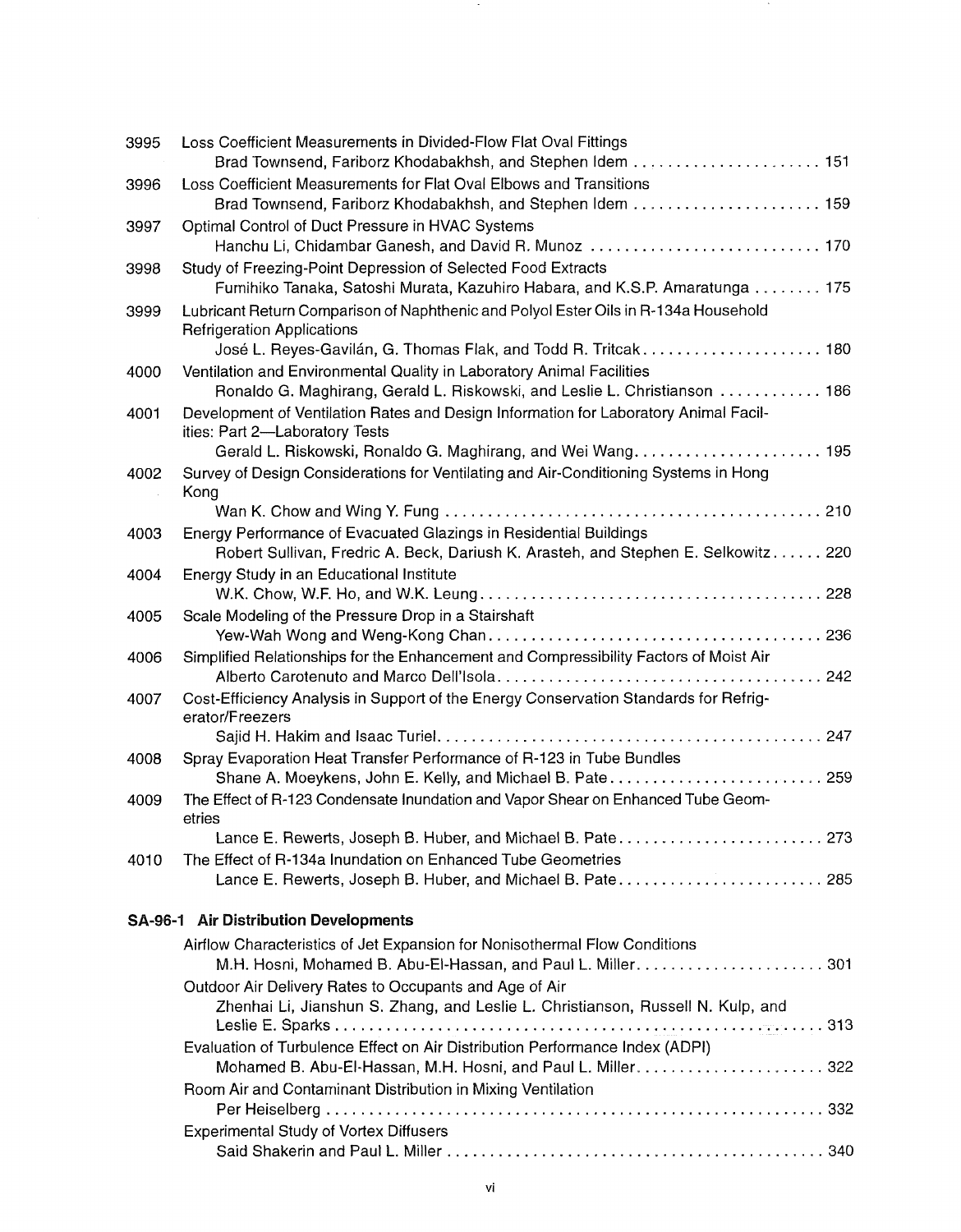| Airflow Distributions at Floor Level in a Slot-Outlet and Slot-Inlet Ventilated Room                                                                            |
|-----------------------------------------------------------------------------------------------------------------------------------------------------------------|
| SA-96-2 Refrigerant Coil Design and Optimization                                                                                                                |
| Evaluating the Potential of Vortex-Enhanced Evaporator Performance for Refrigeration<br>Applications                                                            |
|                                                                                                                                                                 |
| Thermodynamic Optimization of Evaporators with Zeotropic Refrigerant Mixtures                                                                                   |
|                                                                                                                                                                 |
| Principles of Refrigerant Circuiting with Application to Microchannel Condensers: Part<br>I-Problem Formulation and the Effects of Port Diameter and Port Shape |
|                                                                                                                                                                 |
| Principles of Refrigerant Circuiting with Application to Microchannel Condensers: Part<br>II-The Pressure-Drop Effect and the Cross-Flow Heat Exchanger Effect  |
|                                                                                                                                                                 |
| SA-96-3 The Great Energy Predictor Shootout II: Measuring Retrofit Savings                                                                                      |
| Great Energy Predictor Shootout II: Modeling Energy Use in Large Commercial Buildings                                                                           |
| Great Energy Predictor Shootout II-A Bayesian Nonlinear Regression with Multiple                                                                                |
| Hyperparameters                                                                                                                                                 |
| Yohimasa Chonan, Katsuyuki Nishida, and Takashi Matsumoto  405                                                                                                  |
| Measuring Retrofit Energy Savings Using Autoassociative Neural Networks<br>Kyung-Jin Jang, Eric B. Bartlett, and Ron M. Nelson  412                             |
| The Great Energy Predictor Shootout II: Measuring Retrofit Savings-Overview and                                                                                 |
| <b>Discussion of Results</b>                                                                                                                                    |
|                                                                                                                                                                 |
| SA-96-4 Flow Restrictions, Flow Control, and Pumping Considerations                                                                                             |
| Automatic Balancing Valves in Distribution Networks Today                                                                                                       |
|                                                                                                                                                                 |
| Measured vs. Calculated Head Loss for a Typical Centrifugal Pump Installation                                                                                   |
|                                                                                                                                                                 |
| The Use of Centrifugal Pump Head in HVAC Water Systems                                                                                                          |
|                                                                                                                                                                 |
| SA-96-5 The Environmental Aspects of District Heating and Cooling                                                                                               |
| Environmental Considerations for Geothermal Energy as a Source for District Heating                                                                             |
|                                                                                                                                                                 |
| Reduction in Air Emissions Attainable Through Implementation of District Heating and<br>Cooling                                                                 |
|                                                                                                                                                                 |
| Environmental Improvements Resulting from the Use of Renewable Energy Sources<br>and Nonpolluting Fuels and Technologies with District Heating and Cooling      |
|                                                                                                                                                                 |
| Smart Energy Option: Reusing Wastewater for Cooling Energy                                                                                                      |
|                                                                                                                                                                 |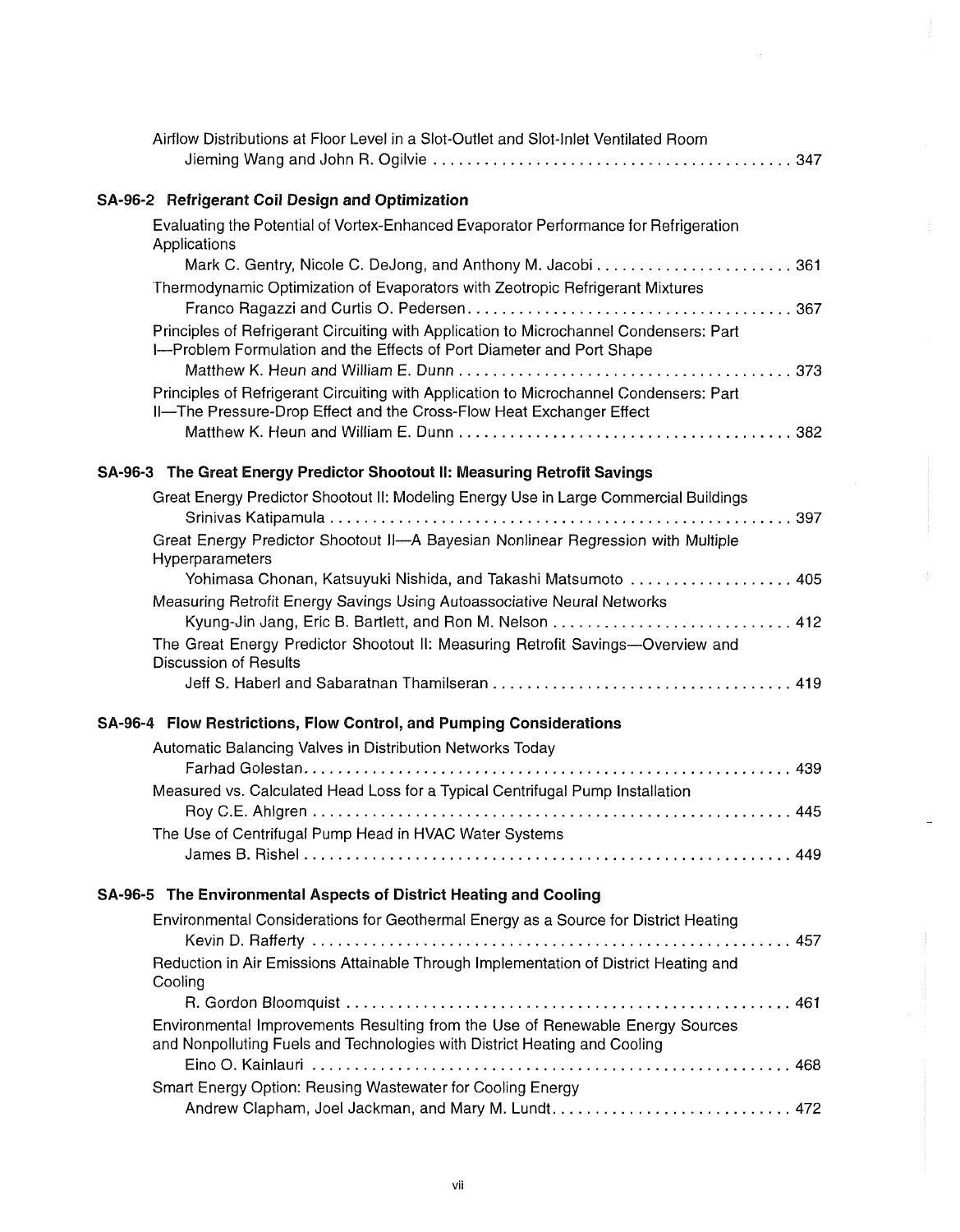|         | SA-96-6 Glazing Unit Surface Temperatures: Thermography and Simulation                                                                                                                               |
|---------|------------------------------------------------------------------------------------------------------------------------------------------------------------------------------------------------------|
|         | Surface Temperatures of Insulated Glazing Units: Infrared Thermography Laboratory<br>Measurements                                                                                                    |
|         |                                                                                                                                                                                                      |
|         | Surface Temperature Measurement of Insulating Glass Units Using Infrared Thermography                                                                                                                |
|         | A Study of Insulated Glazing Unit Surface Temperature Profiles Using Two-Dimensional<br><b>Computer Simulation</b>                                                                                   |
|         | Pedro F. de Abreu, Roydon A. Fraser, Harry F. Sullivan, and John L. Wright 497<br>Condensation Resistance Validation Project-Detailed Computer Simulations Using<br><b>Finite-Element Methods</b>    |
|         | Overview of a Project to Determine the Surface Temperatures of Insulated Glazing<br>Units: Thermographic Measurement and Two-Dimensional Simulation                                                  |
|         | SA-96-7 Developments in Refrigerator-Freezer Technology                                                                                                                                              |
|         | Factors Affecting the Energy Consumption of Two Refrigerator-Freezers                                                                                                                                |
|         | <b>High-Efficiency Refrigeration Fan Motors</b>                                                                                                                                                      |
|         | Experimental Results of a Household Automatic Icemaker in a Refrigerator/Freezer                                                                                                                     |
|         | SA-96-8 Building Energy Monitoring Methods and Applications                                                                                                                                          |
|         | Energy Savings from Repair of Uncontrolled Airflow in 18 Small Commercial Buildings<br>Charles R. Withers, Jr., James B. Cummings, Neil A. Moyer, Philip W. Fairey and                               |
|         | Monitoring Savings in Energy Savings Performance Contracts Using Energy Manage-<br>ment and Control Systems                                                                                          |
|         | Kristin E. Heinemeier, Hashem Akbari, and John S. (Steve) Kromer562<br>Practical Considerations in Monitoring Building Energy Use                                                                    |
|         |                                                                                                                                                                                                      |
| SA-96-9 | Heat Transfer and Fluid Flow Characteristics of Alternative Refrigerants and Refrigerant Mixtures                                                                                                    |
|         | Design of Ammonia-Water Condenser with a Fluted Tube<br>Yong Tae Kang, Weibo Chen, and Richard N. Christensen 587<br>Empirical Modeling of Stratified-Wavy Flow Condensation Heat Transfer in Smooth |
|         | <b>Horizontal Tubes</b><br>Abtar Singh, Michael M. Ohadi, and Serguei V. Dessiatoun596                                                                                                               |
|         | <b>SA-96-10 Humidity Control Strategies</b>                                                                                                                                                          |
|         |                                                                                                                                                                                                      |
|         | Mechanical Dehumidification Control Strategies and Psychrometrics                                                                                                                                    |
|         | Six Steps to Follow That Ensure Proper Humidification System Design and Control                                                                                                                      |